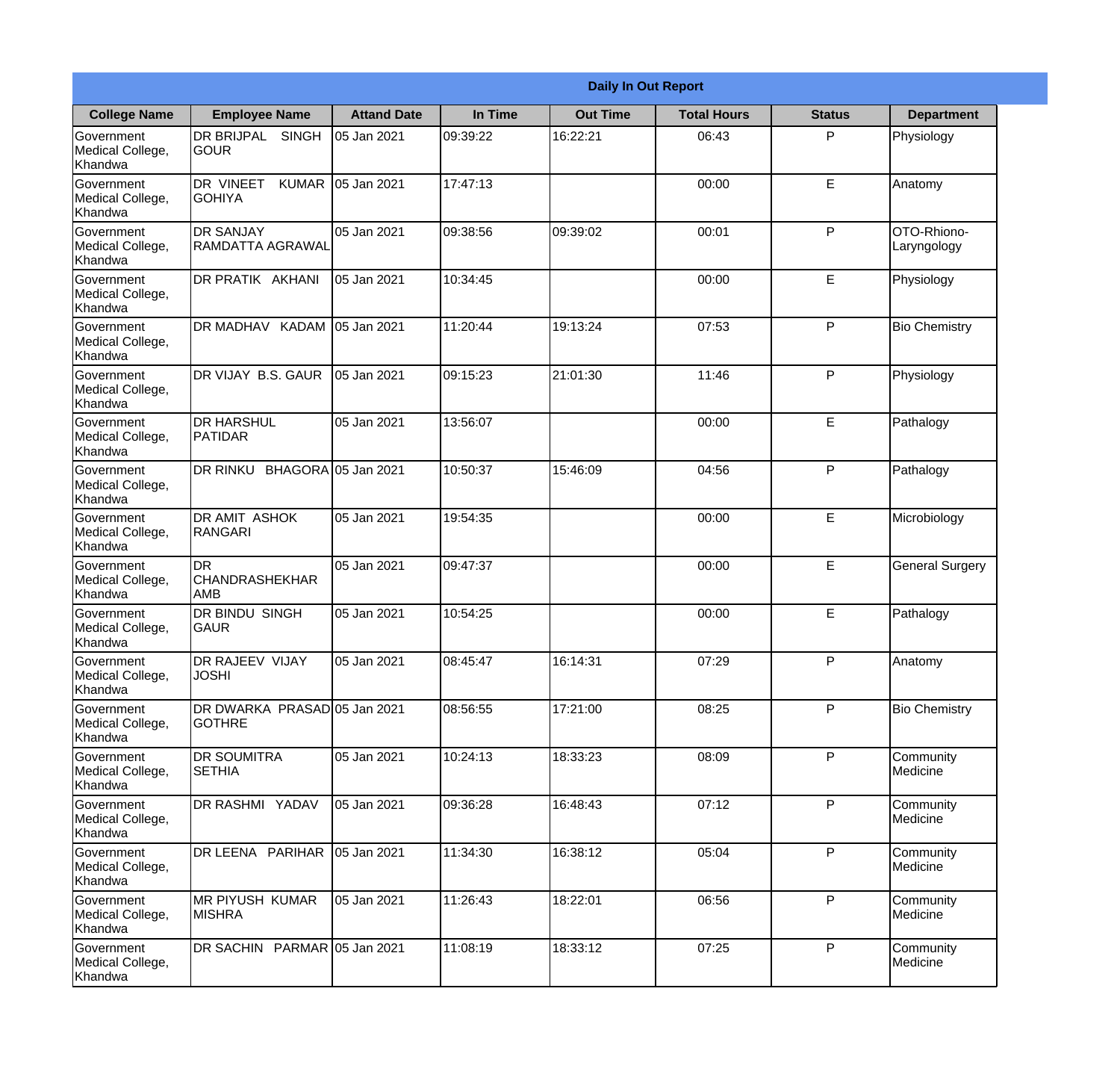| <b>Designation</b>                  | <b>Category</b> |
|-------------------------------------|-----------------|
| Demonstrator/Tutor   Non Clinical   |                 |
| Professor                           | Non Clinical    |
| Professor                           | Clinical        |
| <b>Assistant Professor</b>          | Non Clinical    |
| Assistant Professor   Non Clinical  |                 |
| Associate Professor Non Clinical    |                 |
| Assistant Professor   Para Clinical |                 |
| Assistant Professor   Para Clinical |                 |
| Professor                           | Para Clinical   |
| Assistant Professor   Clinical      |                 |
| Associate Professor Para Clinical   |                 |
| Assistant Professor Non Clinical    |                 |
| Demonstrator/Tutor Non Clinical     |                 |
| Assistant Professor   Para Clinical |                 |
| <b>Assistant Professor</b>          | Para Clinical   |
| <b>Assistant Professor</b>          | Para Clinical   |
| Statistician                        | Para Clinical   |
| <b>Assistant Professor</b>          | Para Clinical   |

## **Daily In Out Report**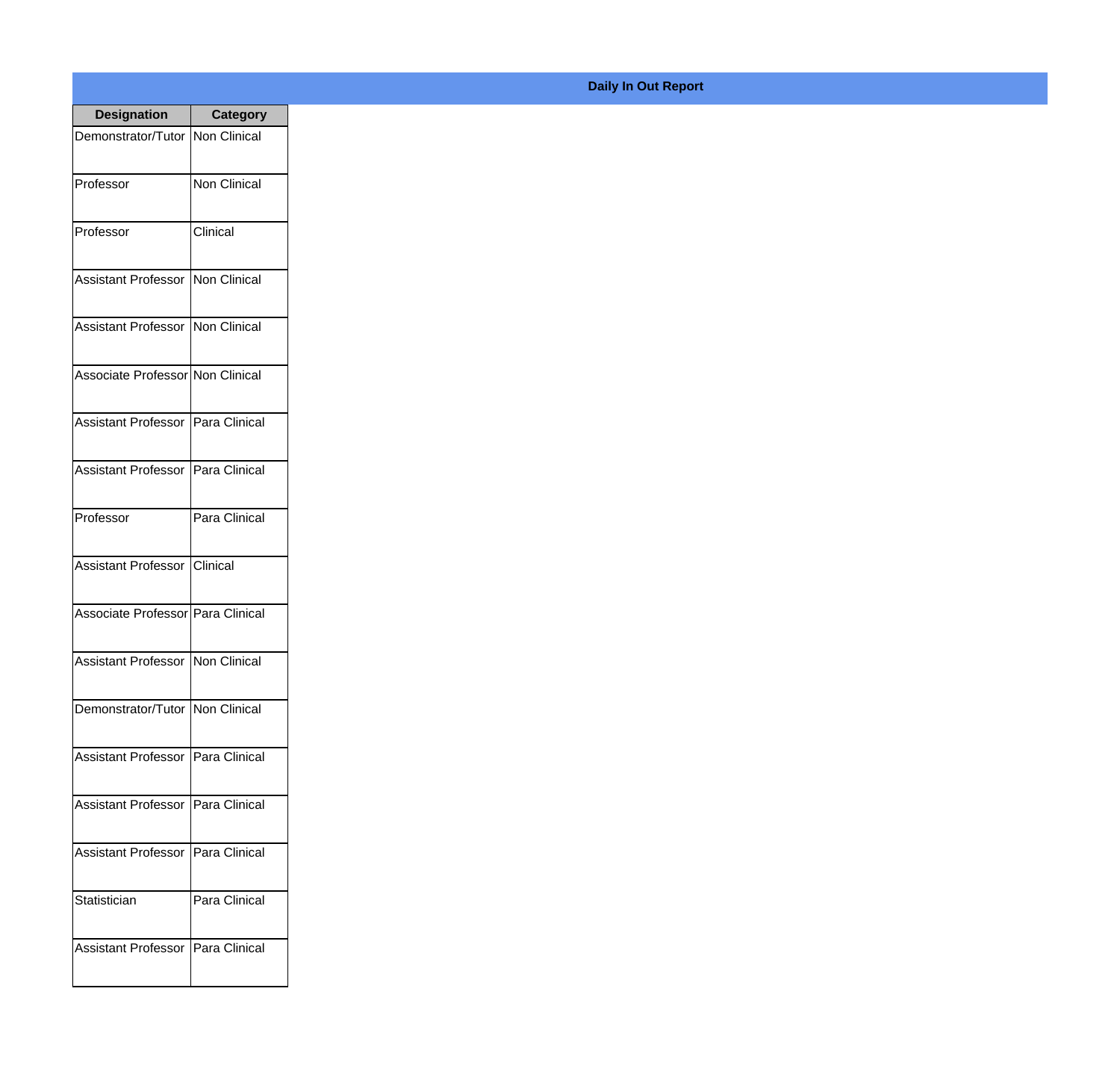|                                                  |                                                |             |          |          | <b>Daily In Out Report</b> |              |                         |
|--------------------------------------------------|------------------------------------------------|-------------|----------|----------|----------------------------|--------------|-------------------------|
| Government<br>Medical College,<br>Khandwa        | <b>DR SAGAR MEENA</b>                          | 05 Jan 2021 | 12:40:05 | 16:02:19 | 03:22                      | P            | Forensic<br>Medicine    |
| Government<br>Medical College,<br>Khandwa        | DR PRAMILA VERMA 05 Jan 2021                   |             | 12:06:33 | 14:33:18 | 02:27                      | P            | Paediatrics             |
| <b>Government</b><br>Medical College,<br>Khandwa | <b>DR MANOJ BALKE</b>                          | 05 Jan 2021 | 09:29:58 | 16:52:48 | 07:23                      | P            | Ophthalmology           |
| <b>Government</b><br>Medical College,<br>Khandwa | <b>DR GARIMA</b><br><b>AGRAWAL VARSHNEY</b>    | 05 Jan 2021 | 10:22:45 |          | 00:00                      | E            | Paediatrics             |
| Government<br>Medical College,<br>Khandwa        | DR SIDDHARTH<br><b>BANODE</b>                  | 05 Jan 2021 | 09:01:31 | 16:14:12 | 07:13                      | P            | Pharmacology            |
| Government<br>Medical College,<br>Khandwa        | <b>DR CHANDNI</b><br>KAROLE                    | 05 Jan 2021 | 09:51:28 |          | 00:00                      | E            | Ophthalmology           |
| Government<br>Medical College,<br>Khandwa        | <b>DR PRIYA KAPOOR</b><br><b>KAPOOR</b>        | 05 Jan 2021 | 10:18:15 | 15:45:57 | 05:27                      | P            | Pathalogy               |
| Government<br>Medical College,<br>Khandwa        | <b>DR SAPNA</b><br><b>MAHESHRAM</b>            | 05 Jan 2021 | 11:14:18 | 18:09:16 | 06:55                      | $\mathsf{P}$ | Community<br>Medicine   |
| Government<br>Medical College,<br>Khandwa        | <b>DR RAJENDRA</b><br><b>SINGH MANDLOI</b>     | 05 Jan 2021 | 10:42:26 | 17:27:40 | 06:45                      | $\mathsf{P}$ | <b>Bio Chemistry</b>    |
| Government<br>Medical College,<br>Khandwa        | <b>DR SEEMA</b><br><b>SUDHAKARRAO</b><br>SUTAY | 05 Jan 2021 | 11:01:54 | 17:24:09 | 06:23                      | P            | Forensic<br>Medicine    |
| <b>Government</b><br>Medical College,<br>Khandwa | <b>DR AJAY</b><br>NARWARIYA                    | 05 Jan 2021 | 11:02:36 | 17:54:30 | 06:52                      | P            | Microbiology            |
| Government<br>Medical College,<br>Khandwa        | DR RAKESH SINGH<br><b>HAZARI</b>               | 05 Jan 2021 | 15:37:29 |          | 00:00                      | E            | Pathalogy               |
| Government<br>Medical College,<br>Khandwa        | DR NISHA<br><b>KAITHWAS</b>                    | 05 Jan 2021 | 10:37:27 | 13:29:24 | 02:52                      | $\mathsf{P}$ | Psychiatry              |
| Government<br>Medical College,<br>Khandwa        | DR ANANT<br><b>TUKARAM PAWAR</b>               | 05 Jan 2021 | 11:23:44 | 18:39:57 | 07:16                      | P            | Community<br>Medicine   |
| Government<br>Medical College,<br>Khandwa        | <b>DR RAJU</b>                                 | 05 Jan 2021 | 10:10:59 |          | 00:00                      | E            | Forensic<br>Medicine    |
| Government<br>Medical College,<br>Khandwa        | DR MAHENDRA<br>PANWAR                          | 05 Jan 2021 | 09:36:49 |          | 00:00                      | E            | Orthopaedics            |
| Government<br>Medical College,<br>Khandwa        | <b>DR SITARAM</b><br><b>SOLANKI</b>            | 05 Jan 2021 | 11:17:24 | 16:03:20 | 04:46                      | P            | Forensic<br>Medicine    |
| Government<br>Medical College,<br>Khandwa        | DR RANJEET<br><b>BADOLE</b>                    | 05 Jan 2021 | 10:29:56 |          | 00:00                      | E            | <b>General Medicine</b> |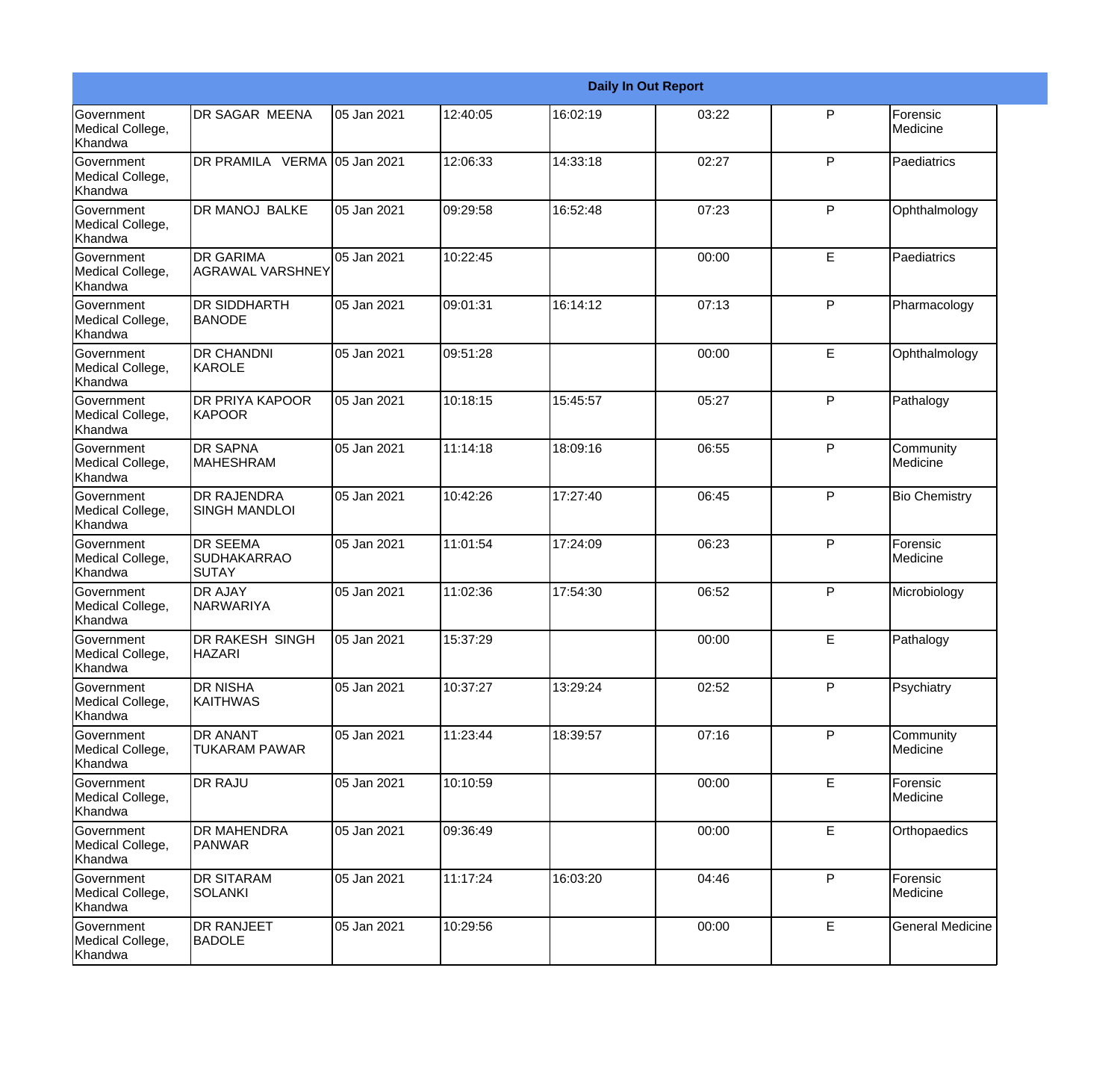| Demonstrator/Tutor Para Clinical<br>Clinical<br>Professor<br>Clinical<br>Assistant Professor<br>Associate Professor Clinical<br>Associate Professor Para Clinical<br>Assistant Professor Clinical<br>Demonstrator/Tutor Para Clinical<br>Associate Professor Para Clinical<br>Demonstrator/Tutor Non Clinical<br>Para Clinical<br>Professor<br>Demonstrator/Tutor Para Clinical<br>Para Clinical<br>Professor<br>Assistant Professor<br>Clinical |
|--------------------------------------------------------------------------------------------------------------------------------------------------------------------------------------------------------------------------------------------------------------------------------------------------------------------------------------------------------------------------------------------------------------------------------------------------|
|                                                                                                                                                                                                                                                                                                                                                                                                                                                  |
|                                                                                                                                                                                                                                                                                                                                                                                                                                                  |
|                                                                                                                                                                                                                                                                                                                                                                                                                                                  |
|                                                                                                                                                                                                                                                                                                                                                                                                                                                  |
|                                                                                                                                                                                                                                                                                                                                                                                                                                                  |
|                                                                                                                                                                                                                                                                                                                                                                                                                                                  |
|                                                                                                                                                                                                                                                                                                                                                                                                                                                  |
|                                                                                                                                                                                                                                                                                                                                                                                                                                                  |
|                                                                                                                                                                                                                                                                                                                                                                                                                                                  |
|                                                                                                                                                                                                                                                                                                                                                                                                                                                  |
|                                                                                                                                                                                                                                                                                                                                                                                                                                                  |
|                                                                                                                                                                                                                                                                                                                                                                                                                                                  |
|                                                                                                                                                                                                                                                                                                                                                                                                                                                  |
|                                                                                                                                                                                                                                                                                                                                                                                                                                                  |
| Para Clinical<br>Professor                                                                                                                                                                                                                                                                                                                                                                                                                       |
| Demonstrator/Tutor Para Clinical                                                                                                                                                                                                                                                                                                                                                                                                                 |
|                                                                                                                                                                                                                                                                                                                                                                                                                                                  |
| Assistant Professor Clinical                                                                                                                                                                                                                                                                                                                                                                                                                     |
| Demonstrator/Tutor Para Clinical                                                                                                                                                                                                                                                                                                                                                                                                                 |
| Clinical<br>Assistant Professor                                                                                                                                                                                                                                                                                                                                                                                                                  |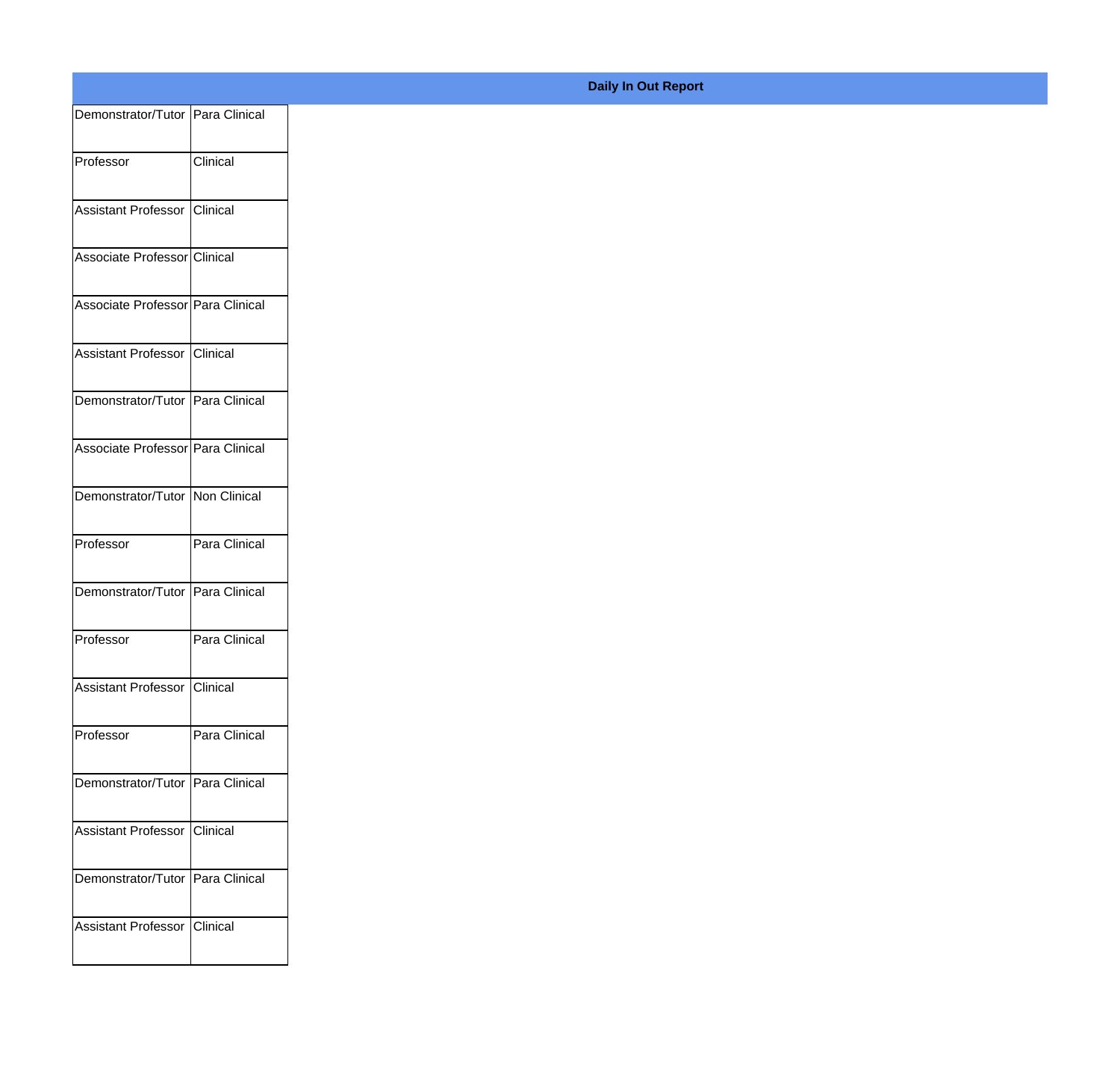|                                                  |                                                   |             |          |          | <b>Daily In Out Report</b> |   |                             |
|--------------------------------------------------|---------------------------------------------------|-------------|----------|----------|----------------------------|---|-----------------------------|
| <b>Government</b><br>Medical College,<br>Khandwa | <b>DR NITESHKUMAR</b><br>KISHORILAL<br>RATHORE    | 05 Jan 2021 | 10:10:15 | 17:17:48 | 07:07                      | P | Pharmacology                |
| Government<br>Medical College,<br>Khandwa        | <b>DR PRIYESH</b><br><b>MARSKOLE</b>              | 05 Jan 2021 | 11:27:56 | 18:08:04 | 06:41                      | P | Community<br>Medicine       |
| Government<br>Medical College,<br>Khandwa        | <b>DR SANGEETA</b><br><b>CHINCHOLE</b>            | 05 Jan 2021 | 10:07:16 |          | 00:00                      | E | Physiology                  |
| Government<br>Medical College,<br>Khandwa        | DR NEERAJ KUMAR                                   | 05 Jan 2021 | 09:24:04 | 17:00:42 | 07:36                      | P | Dentisry                    |
| Government<br>Medical College,<br>Khandwa        | DR VIJAY NAYAK                                    | 05 Jan 2021 | 10:10:43 | 16:14:20 | 06:04                      | P | Anatomy                     |
| Government<br>Medical College,<br>Khandwa        | DR SUNIL BAJOLIYA                                 | 05 Jan 2021 | 09:33:40 | 18:27:07 | 08:54                      | P | OTO-Rhiono-<br>Laryngology  |
| <b>Government</b><br>Medical College,<br>Khandwa | DR NISHA MANDLOI<br><b>PANWAR</b>                 | 05 Jan 2021 | 09:30:19 | 16:52:02 | 07:22                      | P | Obstetrics &<br>Gynaecology |
| Government<br>Medical College,<br>Khandwa        | DR NANDINI DIXIT                                  | 05 Jan 2021 | 11:30:06 |          | 00:00                      | E | Paediatrics                 |
| Government<br>Medical College,<br>Khandwa        | <b>DR SATISH</b><br><b>CHANDEL</b>                | 05 Jan 2021 | 12:08:54 |          | 00:00                      | E | Pharmacology                |
| <b>Government</b><br>Medical College,<br>Khandwa | <b>DR JITENDRA</b><br>AHIRWAR                     | 05 Jan 2021 | 11:28:03 |          | 00:00                      | E | Pathalogy                   |
| Government<br>Medical College,<br>Khandwa        | <b>DR MUKTESHWARI</b><br><b>GUPTA</b>             | 05 Jan 2021 | 11:38:27 | 17:00:04 | 05:22                      | P | Pharmacology                |
| Government<br>Medical College,<br>Khandwa        | DR PURTI AGARWAL<br>SAINI                         | 05 Jan 2021 | 10:34:32 | 15:45:42 | 05:11                      | P | Pathalogy                   |
| Government<br>Medical College,<br>Khandwa        | <b>DR DEEPIKA</b><br><b>PANWAR</b>                | 05 Jan 2021 | 10:19:34 |          | 00:00                      | E | <b>Bio Chemistry</b>        |
| Government<br>Medical College,<br>Khandwa        | <b>DR VISHAL</b><br><b>KUMAR</b><br><b>THAKRE</b> | 05 Jan 2021 | 09:59:44 | 17:43:19 | 07:44                      | P | Physiology                  |
| Government<br>Medical College,<br>Khandwa        | <b>MOHIT GARG</b>                                 | 05 Jan 2021 | 10:01:26 | 13:55:16 | 03:54                      | P | <b>General Medicine</b>     |
| Government<br>Medical College,<br>Khandwa        | RENU WAGHMARE                                     | 05 Jan 2021 | 11:54:31 | 17:57:25 | 06:03                      | P | Community<br>Medicine       |